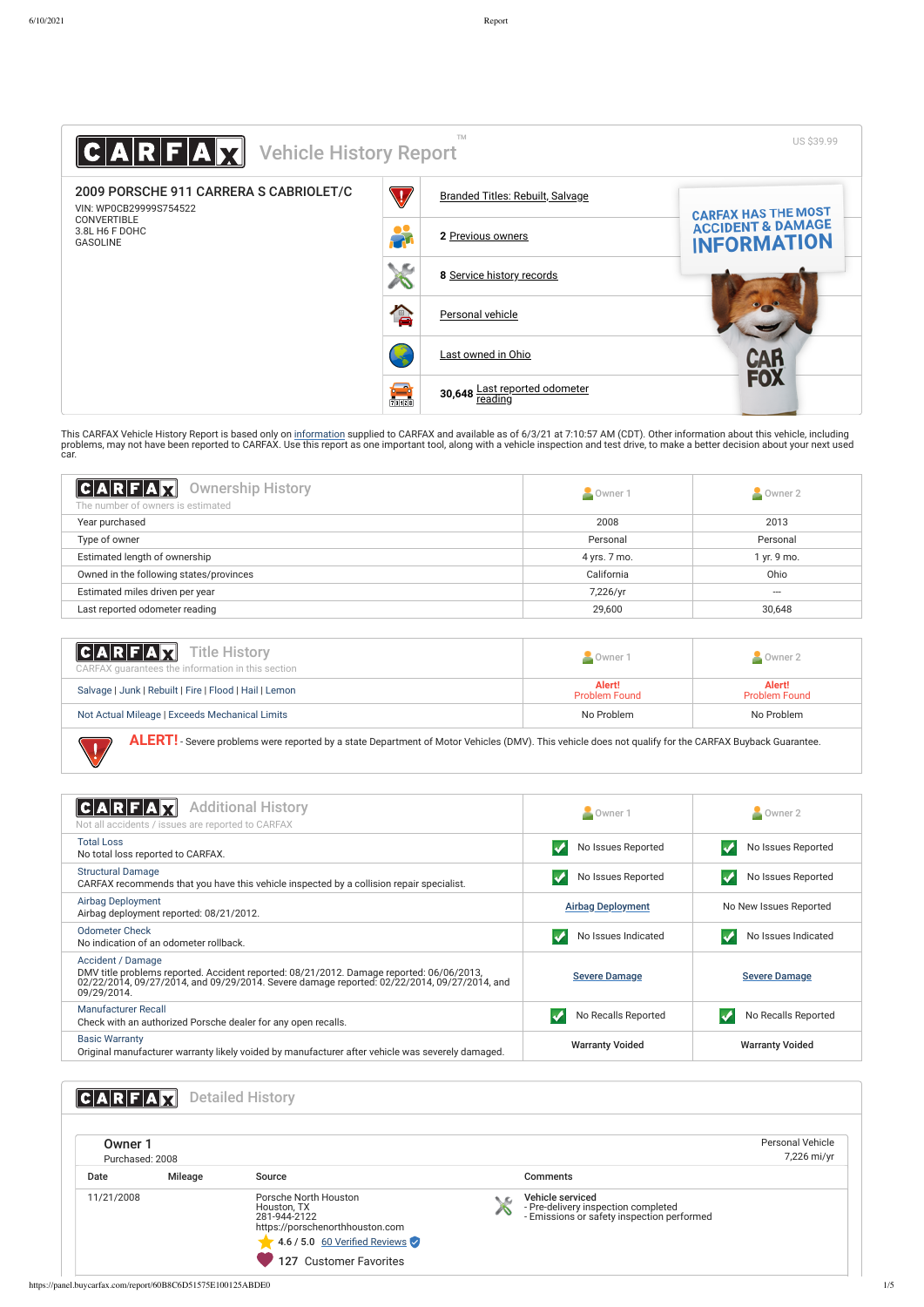|                                   |         |                                                                                                                                                    | Report             |                                                                                                                                                                                                        |
|-----------------------------------|---------|----------------------------------------------------------------------------------------------------------------------------------------------------|--------------------|--------------------------------------------------------------------------------------------------------------------------------------------------------------------------------------------------------|
| 11/22/2008                        | 7       | Porsche North Houston<br>Houston, TX<br>281-944-2122<br>https://porschenorthhouston.com<br>4.6 / 5.0 60 Verified Reviews<br>127 Customer Favorites |                    | Vehicle sold                                                                                                                                                                                           |
| 11/24/2008                        |         | California<br>Motor Vehicle Dept.                                                                                                                  |                    | First owner reported<br>- Titled or registered as personal vehicle                                                                                                                                     |
| 12/31/2008                        | 2,787   | California<br><b>Inspection Station</b>                                                                                                            |                    | Passed emissions inspection                                                                                                                                                                            |
| 03/02/2009                        |         | California<br>Motor Vehicle Dept.<br>Agoura Hills, CA                                                                                              |                    | Title issued or updated                                                                                                                                                                                |
| 08/26/2009                        |         | California<br>Motor Vehicle Dept.<br>Thousand Oaks, CA                                                                                             |                    | Registration updated when owner moved the vehicle to a new location                                                                                                                                    |
| 12/16/2009                        |         | The Auto Gallery<br>Woodland Hills, CA<br>818-884-4411<br>theautogallery.com<br>$\sqrt{4.9/5.0}$ 30 Verified Reviews                               | $\mathsf{\hat{X}}$ | Vehicle serviced<br>- Maintenance inspection completed<br>- Engine oil/fluid leak checked<br>- Brakes checked<br>- Fluids checked<br>- Oil and filter changed<br>- Tire condition and pressure checked |
| 07/01/2011                        |         | Porsche Cars North America                                                                                                                         |                    | Manufacturer Voluntary Service Action issued<br>- Program #WB08 HIGH-PRESSURE PUMP 9X7                                                                                                                 |
|                                   |         |                                                                                                                                                    |                    | Click here or call 1-800-PORSCHE to locate an authorized Porsche<br>dealer near you.<br>- Learn more about this campaign                                                                               |
| 08/21/2012                        |         | Damage Report                                                                                                                                      |                    | <b>Accident reported</b><br>- Vehicle involved in a rear-end collision<br>- Airbag deployed<br><b>CARFAX Airbag Tips</b>                                                                               |
| 12/28/2012                        | 29,600  | California<br>Motor Vehicle Dept.<br>Rancho Cordova, CA                                                                                            |                    | Odometer reading reported                                                                                                                                                                              |
| 01/17/2013                        |         | California<br>Motor Vehicle Dept.<br>Rancho Cordova, CA                                                                                            |                    | Dealer took title of this vehicle while it was in inventory<br>- SALVAGE TITLE/CERTIFICATE ISSUED                                                                                                      |
| 06/06/2013                        |         | Damage Report                                                                                                                                      |                    | Damage reported                                                                                                                                                                                        |
| 07/01/2013                        |         |                                                                                                                                                    |                    |                                                                                                                                                                                                        |
|                                   |         | Auto Auction                                                                                                                                       |                    | This incident was first available for display by CARFAX on 03/21/2018.<br>Listed as a dealer vehicle<br>- Vehicle sold                                                                                 |
| <b>Owner 2</b><br>Purchased: 2013 |         |                                                                                                                                                    |                    |                                                                                                                                                                                                        |
| Date                              | Mileage | Source                                                                                                                                             |                    | <b>Comments</b>                                                                                                                                                                                        |
| 07/13/2013                        |         | Ohio<br>Motor Vehicle Dept.                                                                                                                        |                    | Vehicle purchase reported                                                                                                                                                                              |
| 02/22/2014                        |         | Ohio<br>Motor Vehicle Dept.<br>Cleveland, OH<br>Title #4702824431                                                                                  |                    | Personal Vehicle<br>Severe damage reported<br>- New owner reported<br>- SALVAGE TITLE/CERTIFICATE ISSUED<br>- REBUILT TITLE ISSUED<br>- Damage Disclosure reported                                     |
|                                   |         |                                                                                                                                                    |                    | Damage Severity Scale (i)<br><b>SEVERE</b><br><b>MODERATE</b><br><b>MINOR</b>                                                                                                                          |

This incident was first available for display by CARFAX on  $03/21/2018$ .

<span id="page-1-0"></span>- Damage to right rear - Damage to right side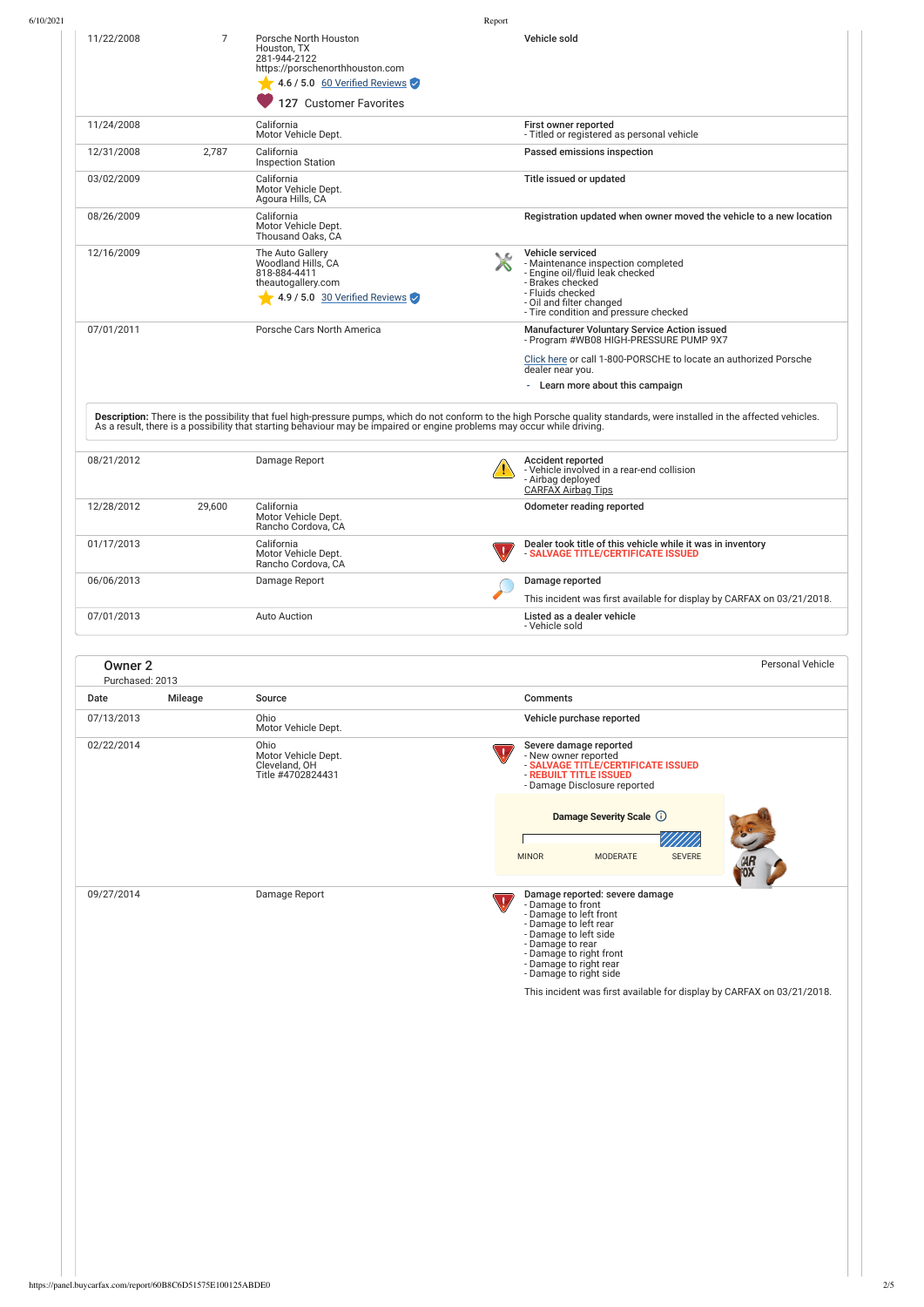

|            |        | 644 Customer Favorites                                                                                                                                |    |                                                                                |  |
|------------|--------|-------------------------------------------------------------------------------------------------------------------------------------------------------|----|--------------------------------------------------------------------------------|--|
| 09/23/2016 |        | Dealer Inventory                                                                                                                                      |    | Vehicle offered for sale                                                       |  |
| 09/27/2016 |        | <b>Auto Auction</b>                                                                                                                                   |    | Vehicle sold                                                                   |  |
| 11/01/2016 |        | <b>Auto Auction</b>                                                                                                                                   |    | Vehicle sold                                                                   |  |
| 08/10/2017 |        | German Motorworks<br>Nashville, TN<br>615-383-3361<br>https://germanmotorworksnashville.com<br>4.8 / 5.0 20 Verified Reviews<br>19 Customer Favorites | ◟◚ | Vehicle serviced<br>- Control arm(s) replaced<br>- Steering/suspension checked |  |
| 05/27/2018 | 30,544 | Dealer Inventory                                                                                                                                      |    | Vehicle offered for sale                                                       |  |
| 08/13/2018 |        | <b>Auto Auction</b>                                                                                                                                   |    | Listed as a dealer vehicle<br>- Vehicle sold                                   |  |
| 08/27/2018 |        | Virginia<br>Inspection Station                                                                                                                        |    | Passed safety inspection                                                       |  |
| 09/10/2018 |        | <b>Auto Auction</b>                                                                                                                                   |    | Vehicle sold                                                                   |  |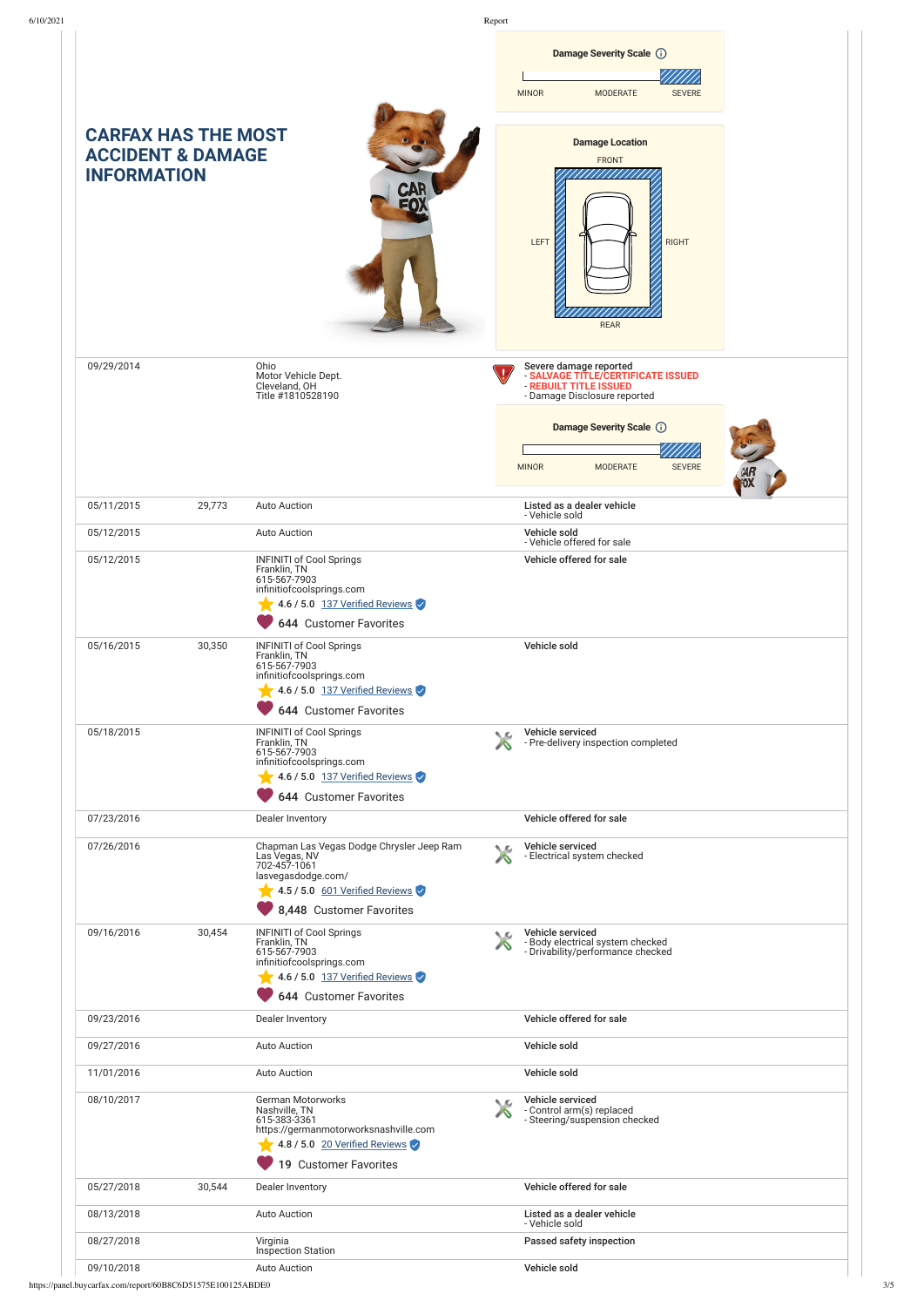Not every accident is reported to CARFAX. As details about the accident become available, those additional details are added to the CARFAX Vehicle History Report. CARFAX recommends that you have this vehicle inspected by a qualified mechanic.

### Accident Indicator

CARFAX receives information about accidents in all 50 states, the District of Columbia and Canada.

When the owner discloses to a DMV or other CARFAX source that the vehicle sustained damage. The extent of damage can range from minor to severe. CARFAX recommends you have this vehicle inspected.

- According to the National Safety Council, Injury Facts, 2015 edition, 8% of the 254 million registered vehicles in the U.S. were involved in an accident in 2013. Over 74% of these were considered minor or moderate.
- This CARFAX Vehicle History Report is based only on information supplied to CARFAX and available as of 6/3/21 at 7:10:57 AM (CDT). Other information about this vehicle, including problems, may not have been reported to CARFAX. Use this report as one important tool, along with a vehicle inspection and test drive, to make a better decision about your next used car.

### Airbag Deployment

Occurs when the driver, passenger or side airbag has been used or deployed during a crash or other incident. If an airbag has been deployed, it must be replaced by a qualified technician. Have this car inspected by a mechanic prior to purchase. Use <u>[CARFAX Airbag Tips](http://www.carfax.com/DP_Rpt_Links/Air_Bag_Tips.cfm)</u> to make sure this vehicle's airbag system is functional.

### Damage Disclosure

#### Damage Indicator

Damage can be a result of many different types of events. Examples include contact with objects (other cars, trees, traffic signs, road debris, etc), vandalism, or weather-related events. Not every damage event is reported to CARFAX. As details about the damage event become available, those additional details are added to the CARFAX Vehicle History Report. CARFAX recommends that you have this vehicle inspected by a qualified mechanic.

CARFAX defines an owner as an individual or business that possesses and uses a vehicle. Not all title transactions represent changes in ownership. To provide estimated number of owners, CARFAX proprietary technology analyzes all the events in a vehicle history. Estimated ownership is available for vehicles manufactured after 1991 and titled solely in the US including Puerto Rico. Dealers sometimes opt to take ownership of a vehicle and are required to in the following states: Maine, Massachusetts, New Jersey, Ohio, Oklahoma, Pennsylvania and South Dakota. Please consider this as you review a vehicle's estimated ownership history.

This CARFAX Vehicle History Report is based only on information supplied to CARFAX and available as of 6/3/21 at 7:10:57 AM (CDT). Other information about this vehicle, including problems, may not have been reported to CARFAX. Use this report as one important tool, along with a vehicle inspection and test drive, to make a better decision about your next used car.

### Damage Severity

Damage events result in one of the following severity levels:

| 09/11/2018 |        | Intell Auto Service<br>Sterling, VA<br>703-665-2199<br>intellautoservice.com/<br>4.7 / 5.0 37 Verified Reviews<br>34 Customer Favorites                                             | ◟◚ | Vehicle serviced<br>- Emissions or safety inspection performed |
|------------|--------|-------------------------------------------------------------------------------------------------------------------------------------------------------------------------------------|----|----------------------------------------------------------------|
| 11/29/2018 | 30,640 | Napletons Wyoming Valley BMW Porsche<br>Subaru<br>Wilkes Barre, PA<br>570-392-2071<br>https://wyomingvalleymotors.com<br>4.8 / 5.0 273 Verified Reviews<br>5,995 Customer Favorites | ◡◚ | Vehicle serviced                                               |
| 03/28/2019 | 30.641 | <b>Auto Auction</b>                                                                                                                                                                 |    | Vehicle sold<br>- Listed as a dealer vehicle                   |
| 08/29/2019 | 30,646 | Dealer Inventory                                                                                                                                                                    |    | Vehicle offered for sale                                       |
| 05/21/2021 | 30,648 | <b>Auto Auction</b>                                                                                                                                                                 |    | Vehicle sold                                                   |

Have Questions? Consumers, please visit our Help Center at [www.carfax.com](http://www.carfax.com/help). Dealers or Subscribers, please visit our Help Center at [www.carfaxonline.com](http://www.carfaxonline.com/).

### $|C|A|R|F|A|\vec{M}$ **Glossary**

- Minor: Generally, minor damage is cosmetic (including dents or scratches), may only require reconditioning, and typically does not compromise a vehicle's operation and/or safety.
- Moderate: Moderate damage may affect multiple components of the vehicle and may impair the vehicle's operation and/or safety.
- Severe: Severe damage usually affects multiple components of the vehicle and is likely to compromise the vehicle's operation and/or safety.

CARFAX recommends getting a pre-purchase inspection at a certified collision repair facility.

### First Owner

When the first owner(s) obtains a title from a Department of Motor Vehicles as proof of ownership.

## New Owner Reported

When a vehicle is sold to a new owner, the Title must be transferred to the new owner(s) at a Department of Motor Vehicles.

### Ownership History

### Rebuilt/Reconstructed Title

A Rebuilt/Reconstructed vehicle is a salvage vehicle that has been repaired and restored to operation. These vehicles are often severely damaged before they are rebuilt and refurbished parts are typically used during reconstruction. In most states, an inspection of the vehicle is required before the vehicle is allowed to return to the road.

### Salvage Title

age Title is issued on a vehicle damaged to the extent that the cost of repairing the vehicle exceeds approximately 75% of its pre-damage value. This damage threshold may

vary by state. Some states treat Junk titles the same as Salvage but the majority use this title to indicate that a vehicle is not road worthy and cannot be titled again in that state. The following eleven states also use Salvage titles to identify stolen vehicles - AZ, FL, GA, IL, MD, MN, NJ, NM, NY, OK and OR.

### Title Issued

A state issues a title to provide a vehicle owner with proof of ownership. Each title has a unique number. Each title or registration record on a CARFAX report does not necessarily indicate a change in ownership. In Canada, a registration and bill of sale are used as proof of ownership.



CARFAX DEPENDS ON ITS SOURCES FOR THE ACCURACY AND RELIABILITY OF ITS INFORMATION. THEREFORE, NO RESPONSIBILITY IS ASSUMED BY CARFAX OR ITS AGENTS FOR ERRORS OR OMISSIONS IN THIS REPORT. CARFAX FURTHER EXPRESSLY DISCLAIMS ALL WARRANTIES, EXPRESS OR IMPLIED, INCLUDING ANY IMPLIED WARRANTIES OF MERCHANTABILITY OR FITNESS FOR A PARTICULAR PURPOSE.

© 2021 CARFAX, Inc., a unit of IHS Markit Ltd. All rights reserved. 6/3/21 7:10:57 AM (CDT)

I have reviewed and received a copy of the CARFAX Vehicle History Report for this 2009 PORSCHE 911 vehicle (VIN: WP0CB29999S754522), which is based on information supplied to CARFAX and available as of 6/3/21 at 8:10 AM (EDT).